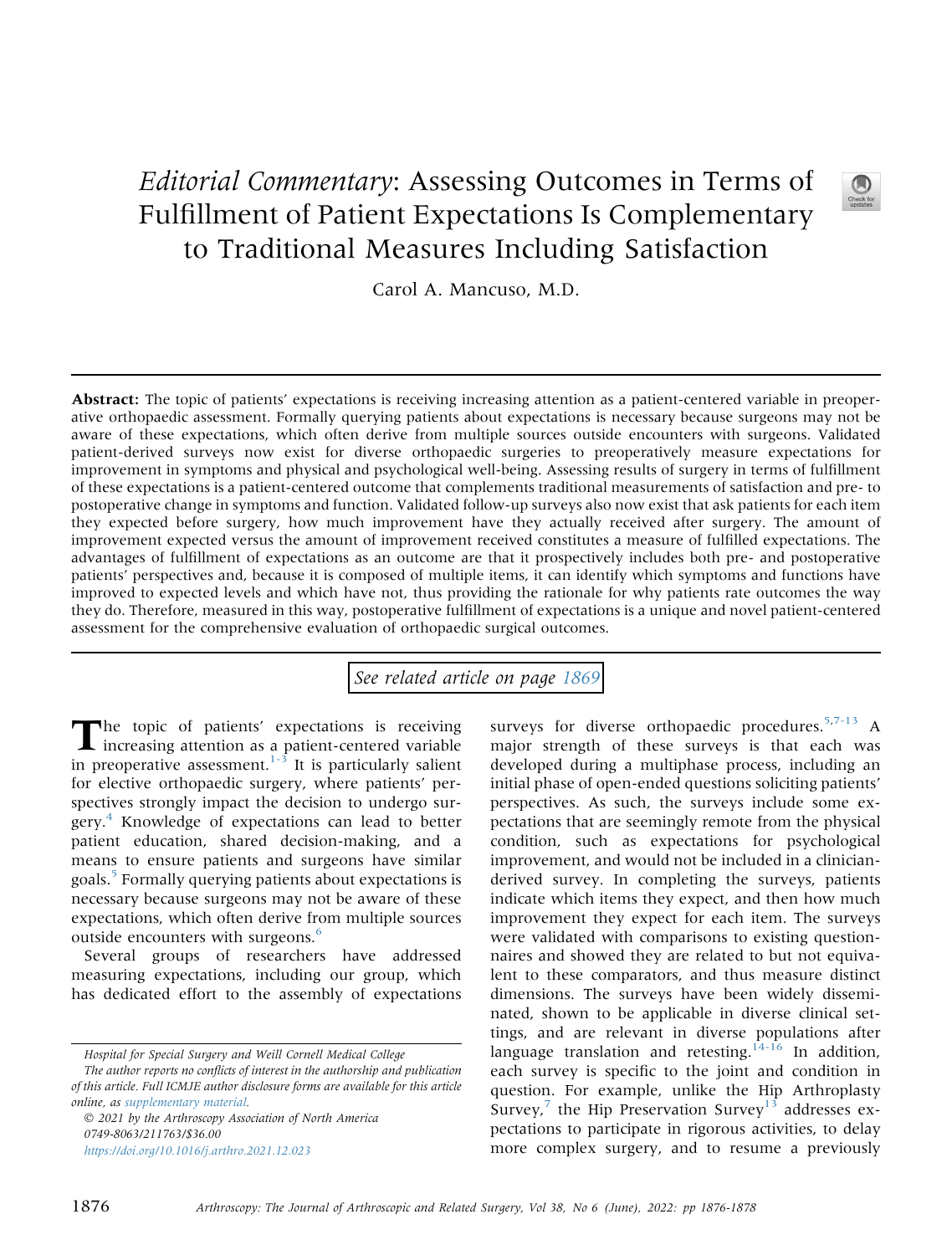active lifestyle. The Hip Preservation Survey was developed with 366 patients with diverse diagnoses, but mostly femoral acetabular impingement. $13,17$  $13,17$ 

In their article "Preoperative Expectations Do Not Correlate With Postoperative iHOT-33 Scores and Patient Satisfaction Following Hip Arthroscopy for the Treatment of Femoroacetabular Impingement Syndrome," Factor, Vidra, Shalom, Clyman, Roth, Amar, and Rath $18$  examined preoperative scores from the Hip Preservation Survey and pre- and postoperative 33 item International Hip Outcome Tool (iHOT-33) scores and satisfaction. The authors are to be commended for acknowledging expectations as an important patient-centered variable and for their special efforts in measuring expectations. Among 69 patients, the authors found high expectations before surgery but no associations between expectations and group mean pre- and postoperative iHOT-33 scores or postoperative satisfaction. More analyses with respect to expectations, such as number of expectations, and clinical characteristics, such as labral involvement, duration of symptoms, and sports-related hip demands, would have defined the sample more comprehensively. Additional analyses of interest would have been comparison to within-patient changes in iHOT-33 scores (as opposed to group mean scores) and more targeted queries about satisfaction.

Satisfaction is a popular patient-reported outcome after orthopaedic surgery.<sup>3[,19](#page-2-10)</sup> It offers several advantages, such as assessing surgical results collectively using relatively straightforward questions. However, if considered discerningly, the concept of "satisfaction" is heterogeneous, with its meaning dependent on an individual's perspective. For example, "satisfied with surgery" for some patients can mean the outcome was "excellent," whereas for other patients it may mean the outcome was "satisfactory."<sup>[20](#page-2-11)</sup>

As an adjunct to traditional measures of satisfaction, we developed a follow-up to the Expectations Survey to define another outcome, specifically fulfillment of expectations. Designed to be administered postoperatively, the follow-up survey addresses each item patients expected before surgery and asks them to now (postoperatively) rate how much improvement they actually received. The amount of improvement expected versus the amount of improvement received constitutes a measure of fulfilled expectations. Unlike the preoperative survey that yields a score, the fulfillment outcome is a proportion that can range from 0 (no expectations fulfilled) to >1 (expectations surpassed).[21,](#page-2-12)[22](#page-2-13) Fulfillment of expectations has been most extensively studied in follow-up to the Lumbar and Cervical Spine Surgery Expectations Surveys, where it has been shown to be associated with change in pre- to postoperative patient-reported disability and several global ratings of outcome. $23$  The advantages of fulfillment of expectations as an outcome are that it prospectively includes both pre- and postoperative patients' perspectives and, because it is composed of multiple items, it can identify which symptoms and functions have improved to expected levels and which have not, thus providing the rationale for why patients rate outcomes the way they do. Measured in this way, postoperative fulfillment of expectations is a unique and novel patient-centered outcome of orthopaedic surgery.

The value of measuring preoperative expectations is in its ability to facilitate discussions between patients and surgeons and, when associated with specific demographic and clinical characteristics, can help target educational interventions. In the sample assembled by Factor et al, it would have been interesting to see whether fulfillment of expectations, as opposed to preoperative expectations in isolation, were associated with within-patient changes in iHOT-33 scores and satisfaction.

Finally, when measuring expectations, there are several other concepts that deserve attention. First, it is necessary to foster realistic expectations so that patients work toward achievable goals. Expectations that are unrealistically too high or too low can both be counterproductive. For example, patients with unrealistically high expectations can become quickly discouraged with the recuperation process and either abandon rehabilitation or prematurely engage in activities that cause injury. Patients with unrealistically low expectations can lack motivation to participate in rehabilitation and to make permanent lifestyle changes necessary to safeguard their future condition. In both cases, not having realistic expectations can impede achieving maximum benefit from surgery and can result in rating outcomes poorly. But what are realistic expectations? How should realistic expectations be determined? Most likely they are patient-specific and should be defined with surgeon input. Several studies have begun to explore this topic by comparing expectations within the patient-surgeon dyad.<sup>[24-26](#page-2-15)</sup>

Another important topic related to expectations is uncovering other patients' perspectives that impact the drive for surgery and the assessment of outcome. During interviews with patients, when asked about expectations, it is not uncommon for patients to start responding with "well, what I really want is...." As researchers and clinicians interested in expectations, it is incumbent upon us to emphasize "not what you want, but what you expect." Patients quickly understand the difference when this juxtaposition is presented to them. The concept of "want" may be related to the concept of "hope." As experienced clinicians know, hope is a powerful motivator that can contribute to remarkable outcomes. How to emphasize and foster realistic expectations while not simultaneously dashing